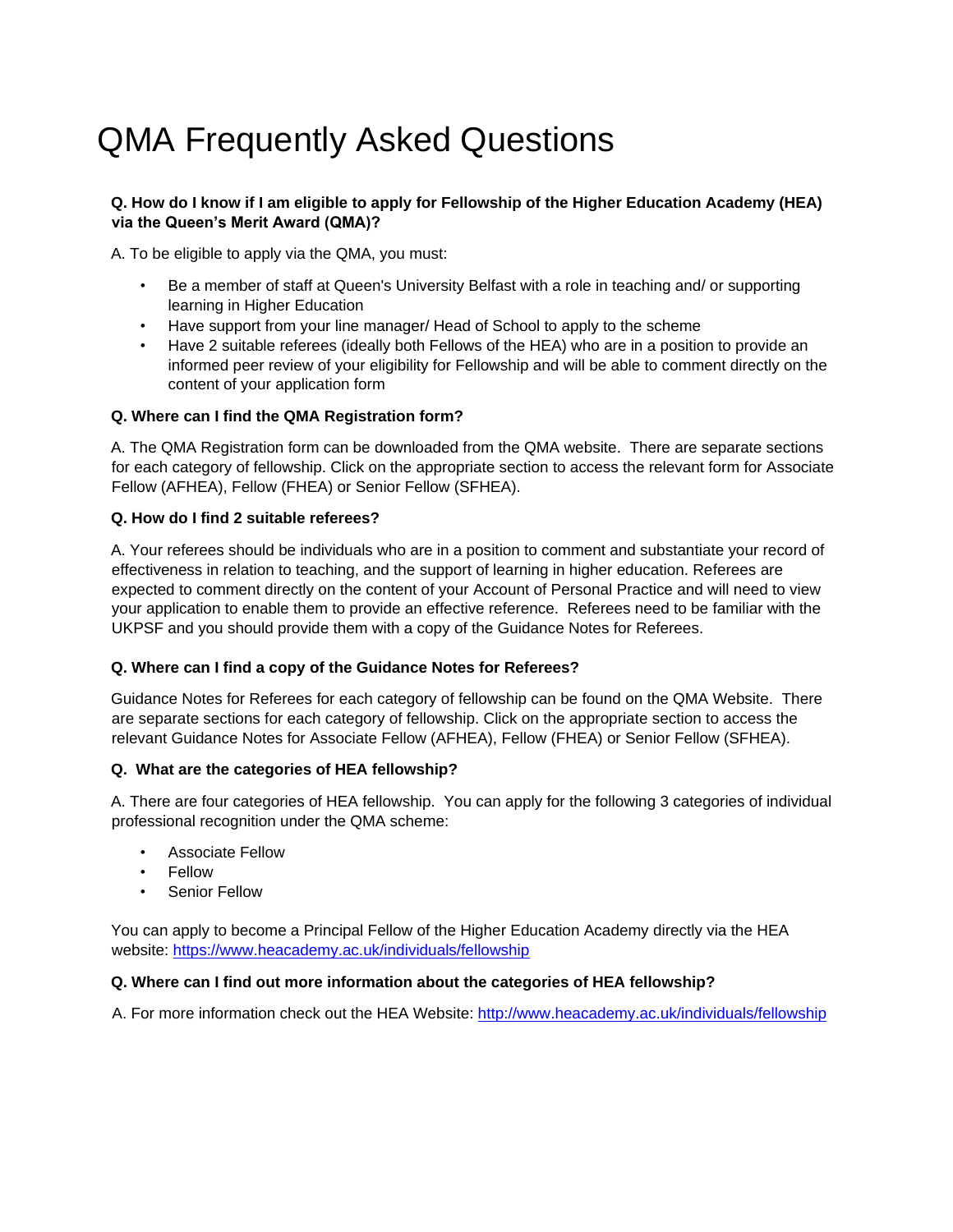## **Q. Why do I need to attend an induction workshop?**

A. You are required to attend an initial induction workshop where the method of submission for your chosen category of fellowship will be explained in detail. At this workshop, you will have the opportunity to enroll for the Queen's Merit Award scheme and select the pathway that you would like to follow to submit your application.

| <b>Queen's Merit Award</b>                                                                 |                      |               |
|--------------------------------------------------------------------------------------------|----------------------|---------------|
| <b>Name</b>                                                                                | <b>Descriptor</b>    | <b>Status</b> |
| Introduction to Teaching for<br>Postgraduate Researchers<br>(Taught route)                 | Descriptor 1 (AFHEA) | Accredited    |
| Postgraduate Certificate in<br><b>Higher Education Teaching</b><br>(PGCHET - Taught route) | Descriptor 2 (FHEA)  | Accredited    |
| <b>Supporting Student Learning</b><br>(Taught route)                                       | Descriptor 1 (AFHEA) | Accredited    |
| <b>Experiential route</b>                                                                  | Descriptor 1 (AFHEA) | Accredited    |
| <b>Experiential route</b>                                                                  | Descriptor 2 (FHEA)  | Accredited    |
| <b>Experiential route</b>                                                                  | Descriptor 3 (SFHEA) | Accredited    |

The table below summarises the various options to work towards submitting an application:

#### **Q. What is the difference between the taught route and the experiential route to HEA fellowship?**

A. To attain AFHEA and FHEA status, you have the option of either enrolling on an accredited professional development course in Queen's or by working towards completion of your application with the support of a mentor/ CED. If you choose to follow the experiential route, attendance at CED sessions is advised but it is not mandatory.

#### **Q. Where can I find the QMA Application Template form?**

A. The QMA Application Template form can be downloaded from the QMA website. There are separate sections for each category of fellowship. Click on the appropriate section to access the relevant form for Associate Fellow (AFHEA), Fellow (FHEA) or Senior Fellow (SFHEA).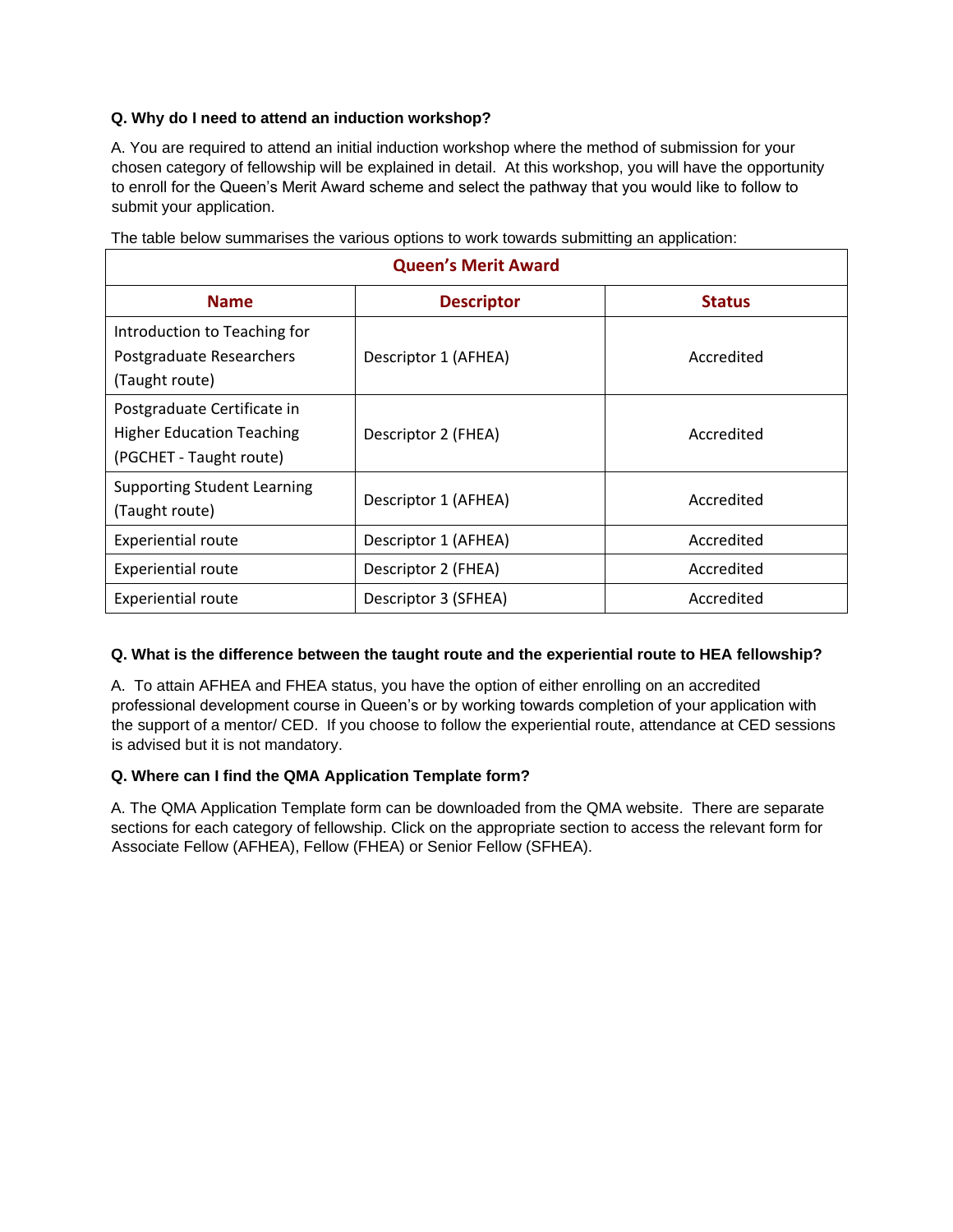